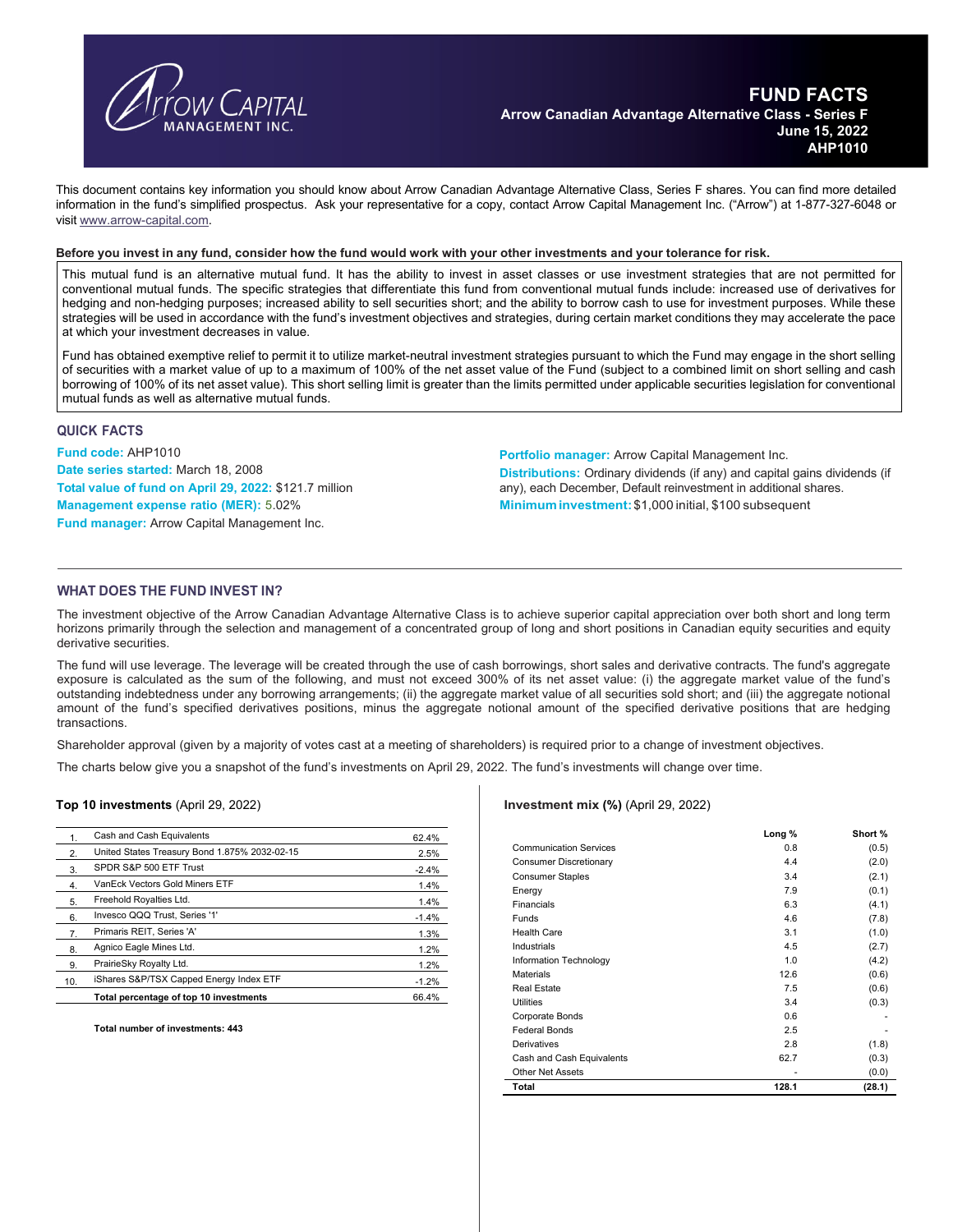# **HOW RISKY IS IT?**

The value of the fund can go down as well as up. You could lose money.

One way to gauge risk is to look at how much a fund's returns change over time. This is called "volatility".

In general, funds with higher volatility will have returns that change more over time. They typically have a greater chance of losing money and may have a greater chance of higher returns. Funds with lower volatility tend to have returns that change less over time. They typically have lower returns and may have a lower chance of losing money.

### **Risk rating**

The Manager has rated the volatility of this fund as **medium**.

This rating is based on how much the fund's returns have changed from year to year. It doesn't tell you how volatile the fund will be in the future. The rating can change over time. A fund with a low risk rating can still lose money.



For more information about the risk rating and specific risks that can affect the fund's returns, see "What are the Risks of Investing in the Fund?" in the fund's simplified prospectus.

### **No guarantees**

Like most mutual funds, this fund doesn't have any guarantees. You may not get back the amount of money you invest.

# **HOW HAS THE FUND PERFORMED?**

This section tells you how Series F shares of the fund have performed over the past 10 years. Returns are after expenses have been deducted. These expenses reduce the fund's returns.

### **Year-by-year returns**

This chart shows how the fund has performed in each of the past 10 years. The fund dropped in value in 1 of the 10 years. The range of returns and change from year to year can help you assess how risky the fund has been in the past. It does not tell you how the fund will perform in the future.



### **Best and worst 3-month returns**

This table shows the best and worst returns for Series F shares of the fund in a 3-month period over the past 10 years. The best and worst 3-month returns could be higher or lower in the future. Consider how much of a loss you could afford to take in a short period of time.

|                     | Return   | 3 months ending   | If you invest \$1,000 at the beginning of the period |
|---------------------|----------|-------------------|------------------------------------------------------|
| <b>Best Return</b>  | 19.0%    | January 31, 2021  | Your investment would rise to \$1,190                |
| <b>Worst Return</b> | $-9.6\%$ | December 31, 2018 | Your investment would fall to \$904                  |

### **Average return**

A person who invested \$1,000 in the fund on April 30, 2012 would have \$2,806 on April 29, 2022. This works out to an annual compound return of 10.9%.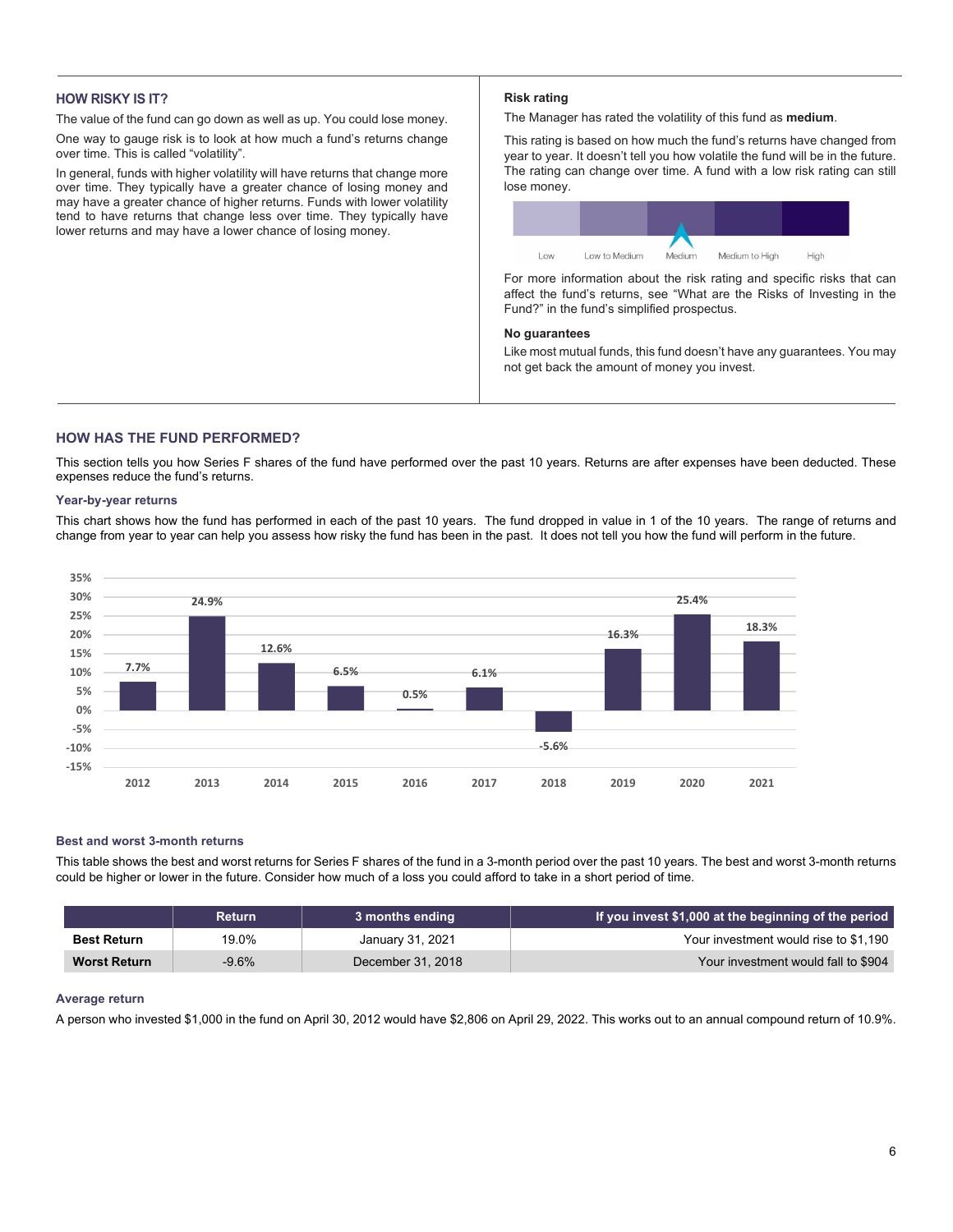### **WHO IS THIS FUND FOR?**

- The fund is suitable for investors who:
- Are looking for a medium to long term investment
- Want to invest in a diversified portfolio of equity and fixed income securities
- Are comfortable with a medium risk level
- ! This series is not appropriate if you require income from your investment

# **A WORD ABOUT TAX**

In general, you'll have to pay income tax on any money you make on a fund. How much you pay depends on the tax laws where you live and whether or not you hold the fund in a registered plan, such as a Registered Retirements Savings Plan or a Tax-Free Savings Account.

Keep in mind that if you hold your fund outside a registered plan, fund distributions are included in your income for tax purposes, whether you get them in cash or have them reinvested. If you hold your fund inside a registered plan, you will include fund distributions and other amounts you withdraw from your registered plan in your income for tax purposes. Different rules apply for Tax-Free Savings **Accounts** 

### **HOW MUCH DOES IT COST?**

The following tables show the fees and expenses you could pay to buy, own and sell Series F Shares of the fund.

The fees and expenses – including any commissions – can vary among series of a fund and among funds. Higher commissions can influence representatives to recommend one investment over another. Ask about other funds and investments that may be suitable for you at a lower cost.

### **Sales charges**

No sales charges apply when you purchase Series F shares of the fund.

### **Fund expenses**

You don't pay these expenses directly. They affect you because they reduce the fund's returns.

As of December 31, 2021, the fund's expenses were 5.97% of its value. This equals \$59.70 for every \$1,000 invested.

|                                                                                                                           | Annual Rate (as a %) |
|---------------------------------------------------------------------------------------------------------------------------|----------------------|
| Management expense ratio (MER)<br>This is the total of the fund's management fee, performance fee and operating expenses. | 5.02%                |
| Trading expense ratio (TER)<br>These are the fund's trading costs.                                                        | 0.95%                |
| <b>Fund expenses</b>                                                                                                      | 5.97%                |

### **Performance fee**

The fund will pay to Arrow in respect of each calendar year of the fund a performance fee per share equal to 20% of the amount by which the Adjusted Net Asset Value (as defined in the prospectus) per share at the end of the fiscal year exceeds the highest year end Adjusted Net Asset Value per share previously achieved. No performance fee will be payable unless the Adjusted Net Asset Value per share at the end of such fiscal year exceeds the Net Asset Value per share at the end of the preceding year (or on the date the shares are first issued), adjusted for distributions, by a minimum of 6% (the "Hurdle Rate"). The performance fee will be estimated and accrued each Valuation Date. If any shares of the fund are purchased during the calendar year, the Hurdle Rate will be prorated in the calculation of the performance fee with respect to those shares. If any shares of the Fund are redeemed prior to the end of a calendar year, a performance fee will be payable on the redemption date in respect of each such shares.

### **More about the trailing commission**

There is no trailing commission payable by Arrow in respect to Series F shares of the fund.

### **Other fees**

You may have to pay other fees when you buy, hold, sell or switch shares of the fund.

| Fee:                    | What you pay                                                                                                                                                                                                                                                                              |
|-------------------------|-------------------------------------------------------------------------------------------------------------------------------------------------------------------------------------------------------------------------------------------------------------------------------------------|
| Investment advisory fee | Series F shares of the fund are only available to investors who have a fee-based account with their representative's<br>firm and whose representative's firm has signed an agreement with Arrow. You pay a fee to your representative's<br>firm for investment advice and other services. |
| Short-term trading fee  | Up to 2% of the value of shares you sell or switch within 90 days of buying them. This fee goes to the fund.                                                                                                                                                                              |